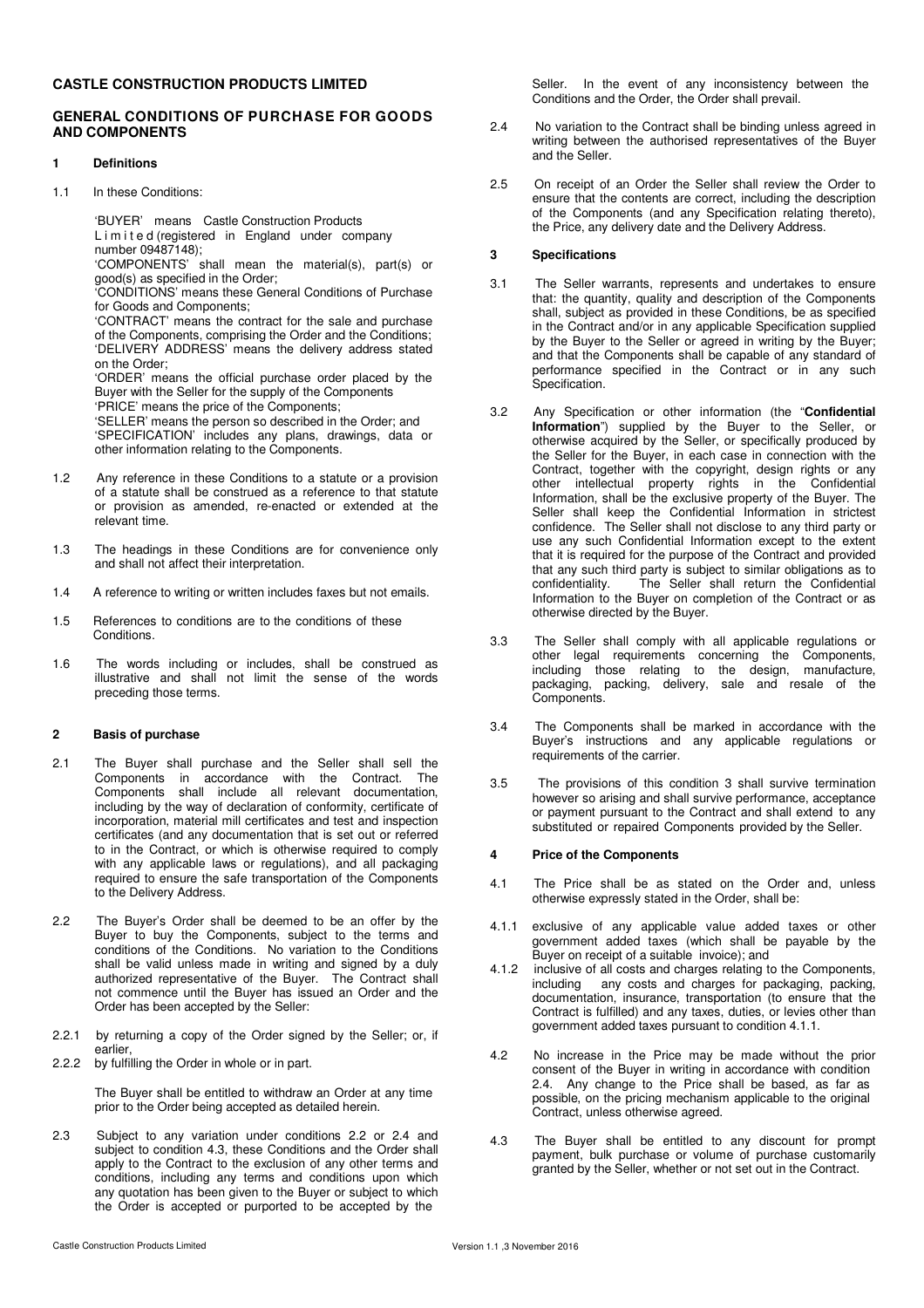### **5 Terms of payment**

- 5.1 The Seller shall be entitled to invoice the Buyer for the Price on or at any time after delivery of the Components in accordance with condition 6, provided that:
- 5.1.1 where a delivery date is specified in the Contract (or has otherwise been agreed) (the "**Delivery Date**") the Seller shall not submit its invoice until after the Delivery Date, notwithstanding that the Seller effects earlier delivery.
- 5.1.2 the invoice shall quote the number of the Order and such supporting documentation as may be required by the Buyer to identify the Components (or part thereof) to which the invoice relates.
- 5.2 Unless otherwise stated in the Order, the payment shall be made by the Buyer by the fifteenth working day of the second month following the month of receipt by the Buyer of a proper invoice, that is issued in accordance with condition 5.1. Time for payment shall not be of the essence of the Contract. The Buyer shall be entitled to reject any invoice which does not comply with this condition 5 which will result in payment being delayed.
- 5.3 Without prejudice to any other right or remedy under the Contract or otherwise, the Buyer shall be entitled to set off against the Price any sums owed to the Buyer by the Seller.
- 5.4 Payments made by the Buyer do not denote acceptance of any Components and shall be without prejudice to the Buyer's rights and remedies under the Contract or otherwise in relation to the Seller's failure to comply with its obligations under the Contract.

### **6 Delivery**

- 6.1 The Seller shall deliver the Components to the Delivery Address on the date or within the period stated in the Order, in either case during the Buyer's usual business hours and, unless otherwise specified in the Order, the Seller shall offload the Components at its own risk and as directed by the Buyer. Time of delivery is of the essence of the Contract.
- 6.2 Where the date of delivery of the Components is to be specified after the placing of the Order, the Seller shall give the Buyer reasonable notice of the specified date and shall deliver the Components within a reasonable period of time after the Order has been submitted.
- 6.3 A packing note quoting the number and the date of the Order, the date of delivery and the contents of the delivery must accompany each delivery or consignment of the Components and must be displayed prominently.
- 6.4 If the Components are to be delivered by instalments, the Contract will be treated as a single contract and not severable.
- 6.5 The Buyer shall not be deemed to have accepted any Components until the Buyer has had a reasonable time (which shall in no circumstances be less than 28 days), to inspect them following delivery or, if later, following any latent defect in the Components becoming apparent.
- 6.6 The Seller shall supply the Buyer in good time prior to delivery with any instructions or other information required to enable the Buyer to accept delivery of and use the Components.
- 6.7 The Seller shall ensure that the Components are delivered undamaged and in proper condition and that the Components are properly packed and secured so as to prevent damage and deterioration whilst the Components are in storage and in transit. The Buyer shall not be obliged to return to the Seller any packaging or packing materials for the Components, whether or not any Components are accepted by the Buyer.
- 6.8 Before dispatching the Components, the Seller shall carefully inspect and test them to ensure compliance with the Contract.

6.9 Without prejudice to any other right or remedy under the Contract or otherwise, if any of the Components are not delivered in accordance with the Contract the Buyer shall be entitled to exercise the remedies in condition 8.2.

#### **7 Risk and Property**

Without prejudice to any right of rejection that the Buyer may have and subject to the rest of this condition 7:

- 7.1 risk of damage to or loss of the Components shall pass to the Buyer upon acceptance by the Buyer of the Components in accordance with the Contract.
- 7.2 the property in the Components shall pass to the Buyer upon delivery, unless payment for the Components is made prior to delivery, when it shall pass to the Buyer once payment has been made.

Notwithstanding the foregoing, if the Buyer exercises its rights under condition 9, property in the Uncompleted Components (as defined therein) shall pass to the Buyer when the Buyer requests delivery and risk in the Uncompleted Components shall pass to the Buyer when it is delivered to the Buyer.

### **8 Obligations, remedies and liability**

- 8.1 The Seller warrants, represents and undertakes to ensure that the Components:
- 8.1.1 will be of satisfactory quality (within the meaning of the Sale of Goods Act 1979, as amended) and fit for any purpose held out by the Seller or made known to the Seller in writing before or on submission of the Order;
- 8.1.2 will be free from any faults or defects, including any defects in design, material and workmanship;
- 8.1.3 will correspond with any relevant Specification or sample; and 8.1.4 will comply with all applicable requisitions and other legal
- will comply with all applicable regulations and other legal requirements, including those relating to the design, manufacture, packaging, packing, delivery, sale and resale of the Components.
- 8.2 Without prejudice to any other right or remedy under the Contract or otherwise, if any part of the Components are found not to be in accordance with the Contract, or if the Seller has not complied with any of its obligations under the Contract (a "**Failure**"), then the Buyer shall be entitled to avail itself of any one or more of the following remedies (whether or not any part of the Components has been accepted by the Buyer):
- 8.2.1 to rescind the Contract.
- 8.2.2 to terminate the Contract without liability to the Seller.<br>8.2.3 to refuse to accept any subsequent delivery
- to refuse to accept any subsequent delivery of the Components without liability to the Seller and to recover from the Seller any money already paid by the Buyer in respect of such Components.
- 8.2.4 to reject the Components (or any part thereof) already delivered, and return the rejected Components to the Seller (at the Seller's risk and expense), or make the rejected Components available for the Seller to collect, and recover from the Seller any money already paid by the Buyer in respect of such rejected Components.
- 8.2.5 to give the Seller the opportunity, at the Seller's expense, to repair or replace the Components, in which case, the Seller shall repair or replace the Components in accordance with the Buyer's instructions, in the shortest possible time frame and with minimum inconvenience to the Buyer, so that the Components (and the Seller) complies with the Contract.
- 8.2.6 at the Seller's expense, to carry out any work necessary to make the Components comply with the Contract (including repairing the Components (or any part thereof)), or procuring replacement components.
- 8.2.7 to recover from the Seller any liquidated damages set out in the Order and any other liquidated damages that the Buyer is due to pay as a result of the Failure.
- 8.3 The Seller shall indemnify the Buyer (its employees, subcontractors, agents and customers (the "**Indemnitees**")) in